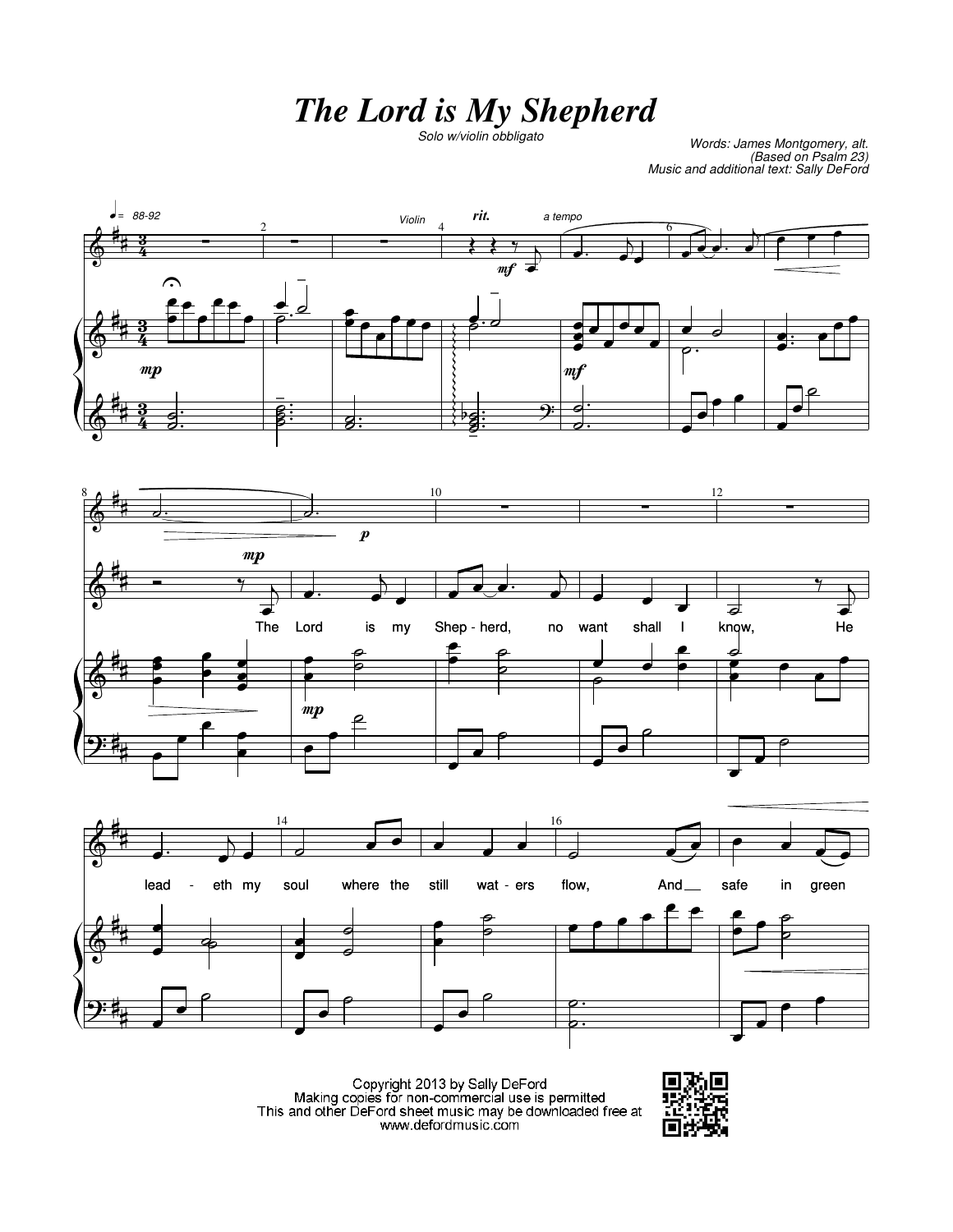



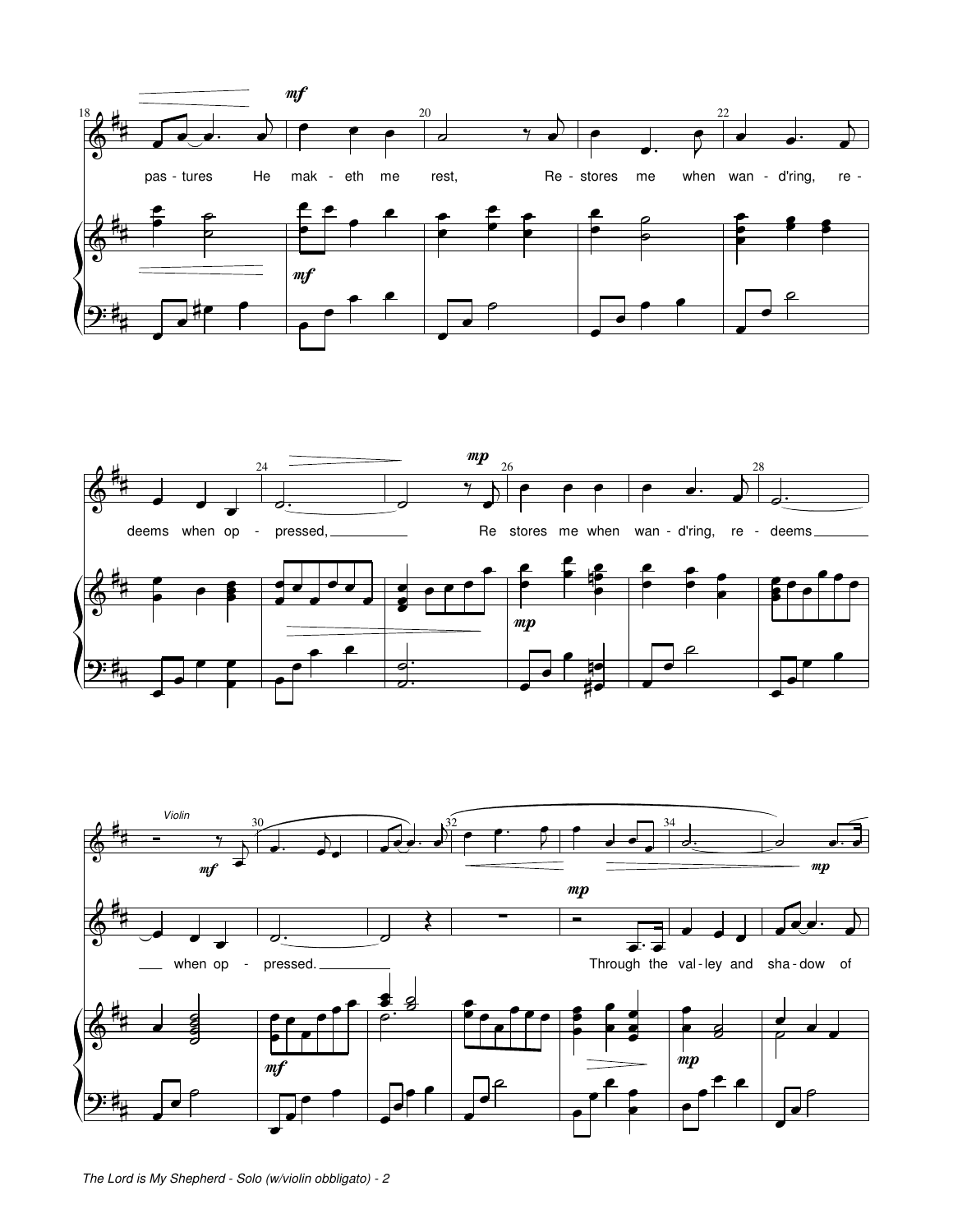





*The Lord is My Shepherd - Solo (w/violin obbligato) - 3*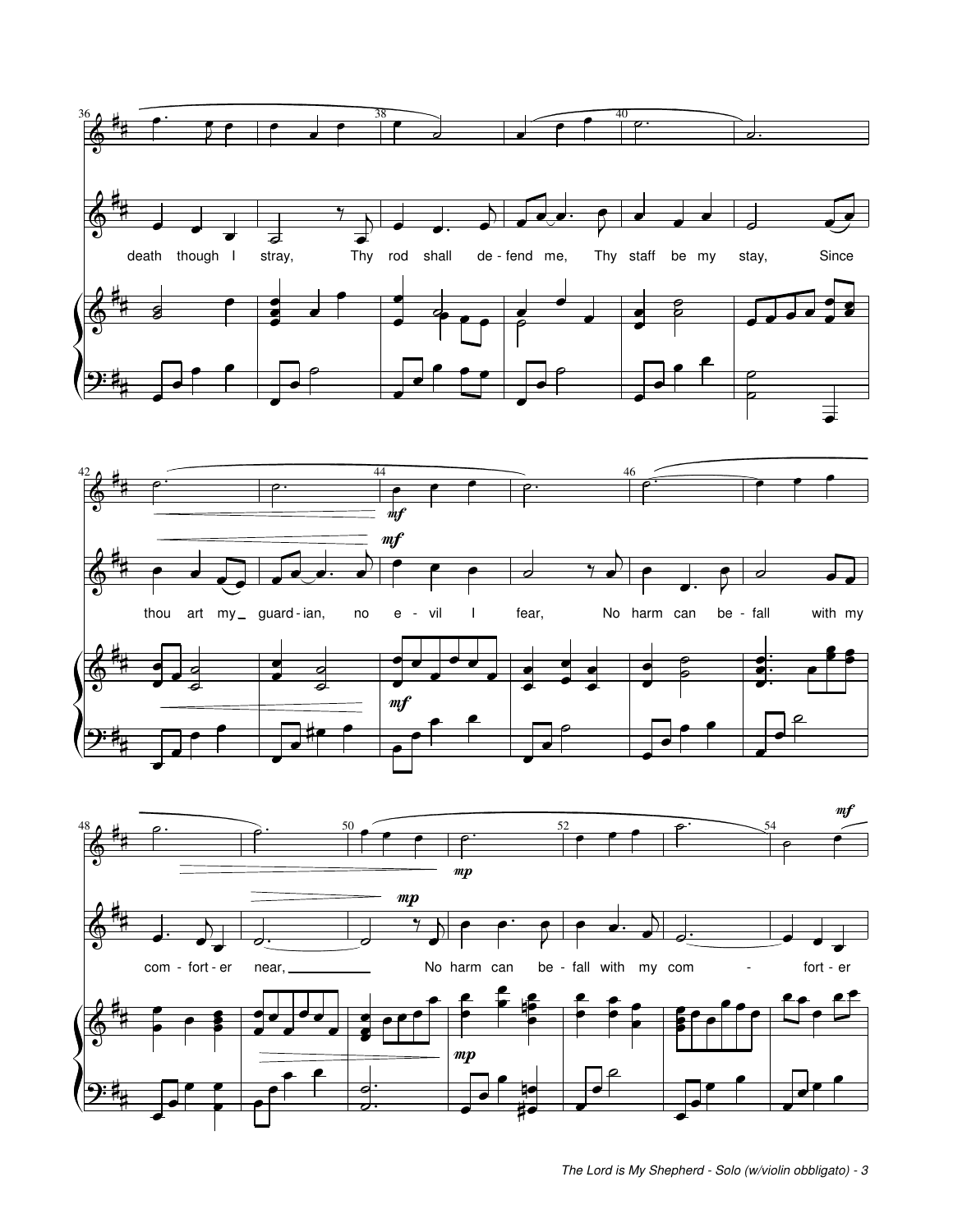

*The Lord is My Shepherd - Solo (w/violin obbligato) - 4*